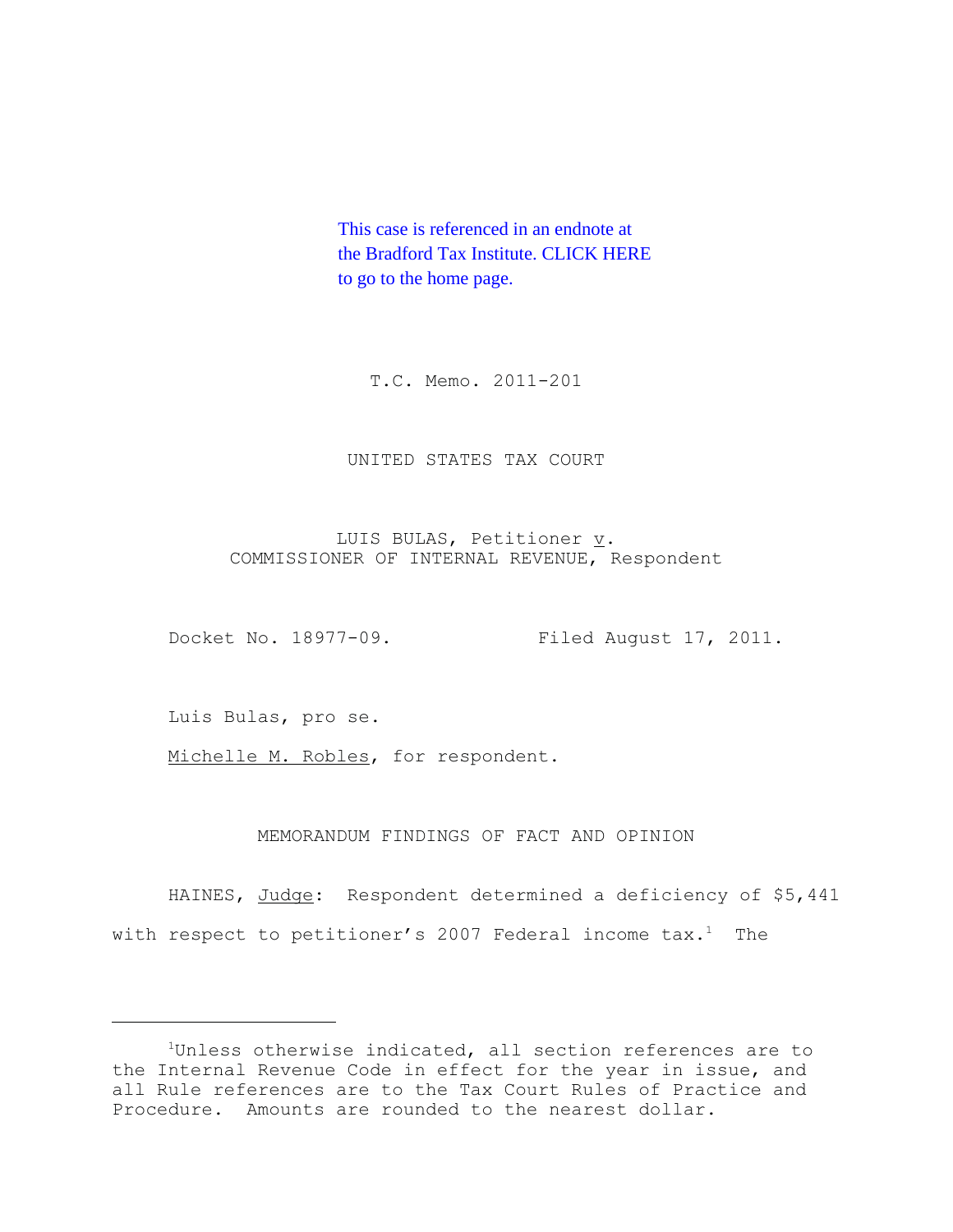$-2-$ 

issues for decision are:<sup>2</sup> (1) Whether petitioner is entitled to deductions on Schedule C, Profit or Loss From Business, for expenses related to the business use of his personal residence; and (2) whether petitioner is entitled to Schedule C deductions for wages paid to his two daughters.

## FINDINGS OF FACT

Some of the facts have been stipulated and are so found. The stipulation of facts and the supplemental stipulation of facts, together with the attached exhibits, are incorporated

Petitioner testified that he did not know whether the insurance expense claimed for his accounting business was for car insurance or another form of insurance and that he needed time to investigate. Because respondent raised this issue for the first time at trial, we find that petitioner would be unfairly prejudiced if we were to consider this issue without petitioner's having the opportunity to conduct an investigation of his 2007 insurance records. Accordingly, we do not find implied consent pursuant to Rule  $41(b)(1)$ , and the Court will not consider whether petitioner double-counted car insurance expenses.

 ${}^{2}$ At trial respondent alleged that petitioner had doublecounted car insurance expenses on Schedule C by including them in both car and truck expenses and insurance expenses. This issue was not raised in the pleadings. Rule 41(b)(1) provides that in appropriate circumstances, an issue that was not expressly pleaded but was tried by express or implied consent of the parties may be treated in all respects as if raised in the pleadings. LeFever v. Commissioner, 103 T.C. 525, 538-539 (1994), affd. 100 F.3d 778 (10th Cir. 1996). This Court, in deciding whether to apply the principle of implied consent, has considered whether the consent results in unfair surprise or prejudice to the consenting party and prevents that party from presenting evidence that might have been introduced if the issue had been timely raised. See WB Acquisition, Inc. & Subs. v. Commissioner, T.C. Memo. 2011-36; Krist v. Commissioner, T.C. Memo. 2001-140; McGee v. Commissioner, T.C. Memo. 2000-308.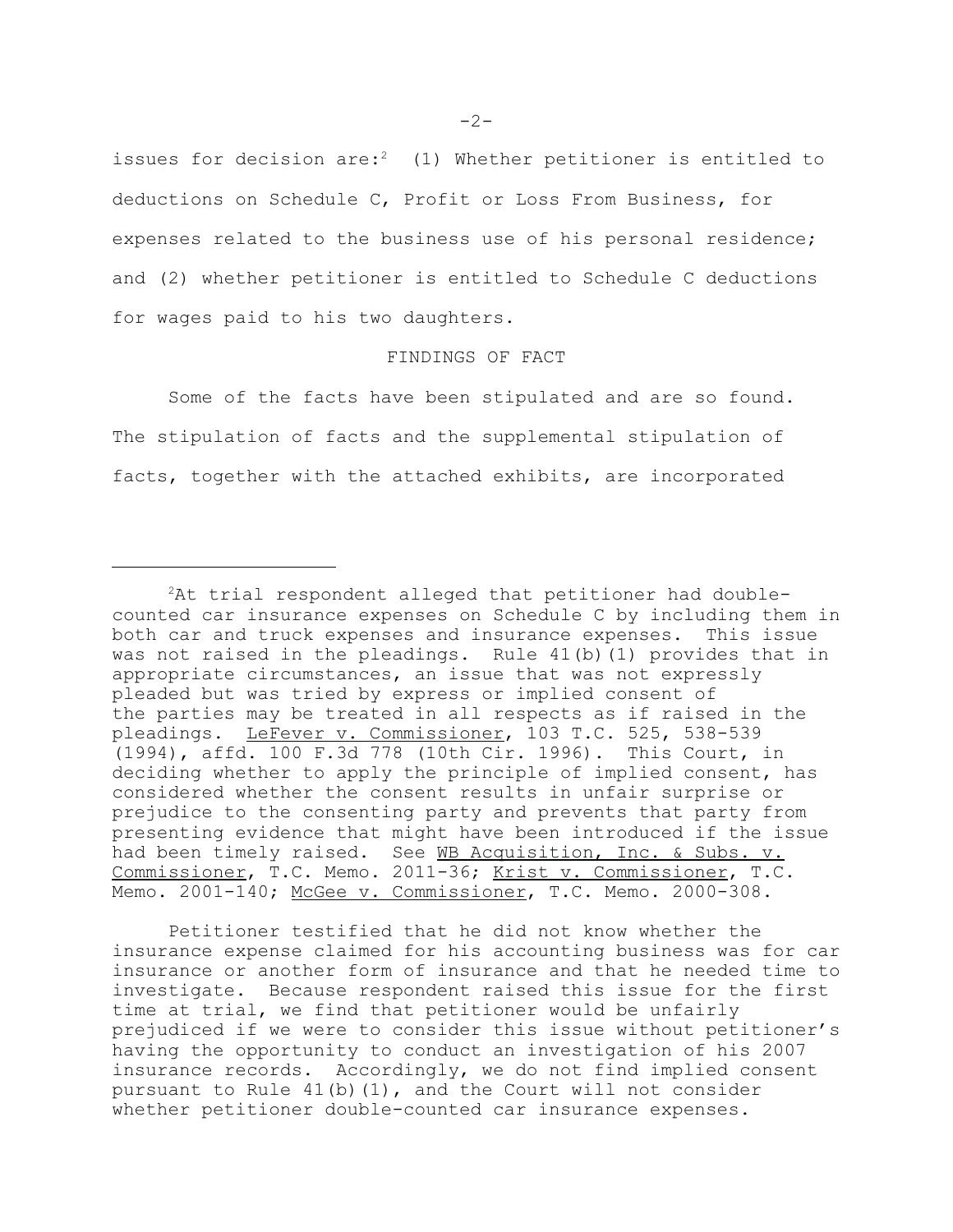herein by this reference. At the time petitioner filed his petition, he lived in Florida.

Petitioner has a master's degree in accounting from Florida International University. He worked for the Internal Revenue Service for 7 years, working as a tax technician, revenue agent, Appeals auditor, and Appeals officer. In 1985 petitioner started the accounting business he continues to operate today. This business provides tax return preparation services and has helped prepare approximately 180-220 returns per year.

Petitioner has two daughters. In 2007 his daughters were 17 and 20 years old, respectively. His older daughter was a fulltime student at Rutgers University from September 1, 2005, through May 9, 2007. His younger daughter was a high school student in 2007. Petitioner's daughters provided administrative assistance in his accounting business, but the business did not issue either a Form W-2, Wage and Tax Statement, or a Form 1099- MISC, Miscellaneous Income, to report any wages to either daughter. Petitioner paid his daughters' credit card bills.

 Petitioner's residence includes a house, a garage, and a guesthouse. The residence covers a total area of 2,677.34 square feet. Petitioner uses one of the bedrooms in the residence as an office for his accounting business. The area of this bedroom is 226.3 square feet. Petitioner built a bathroom across the hall

 $-3-$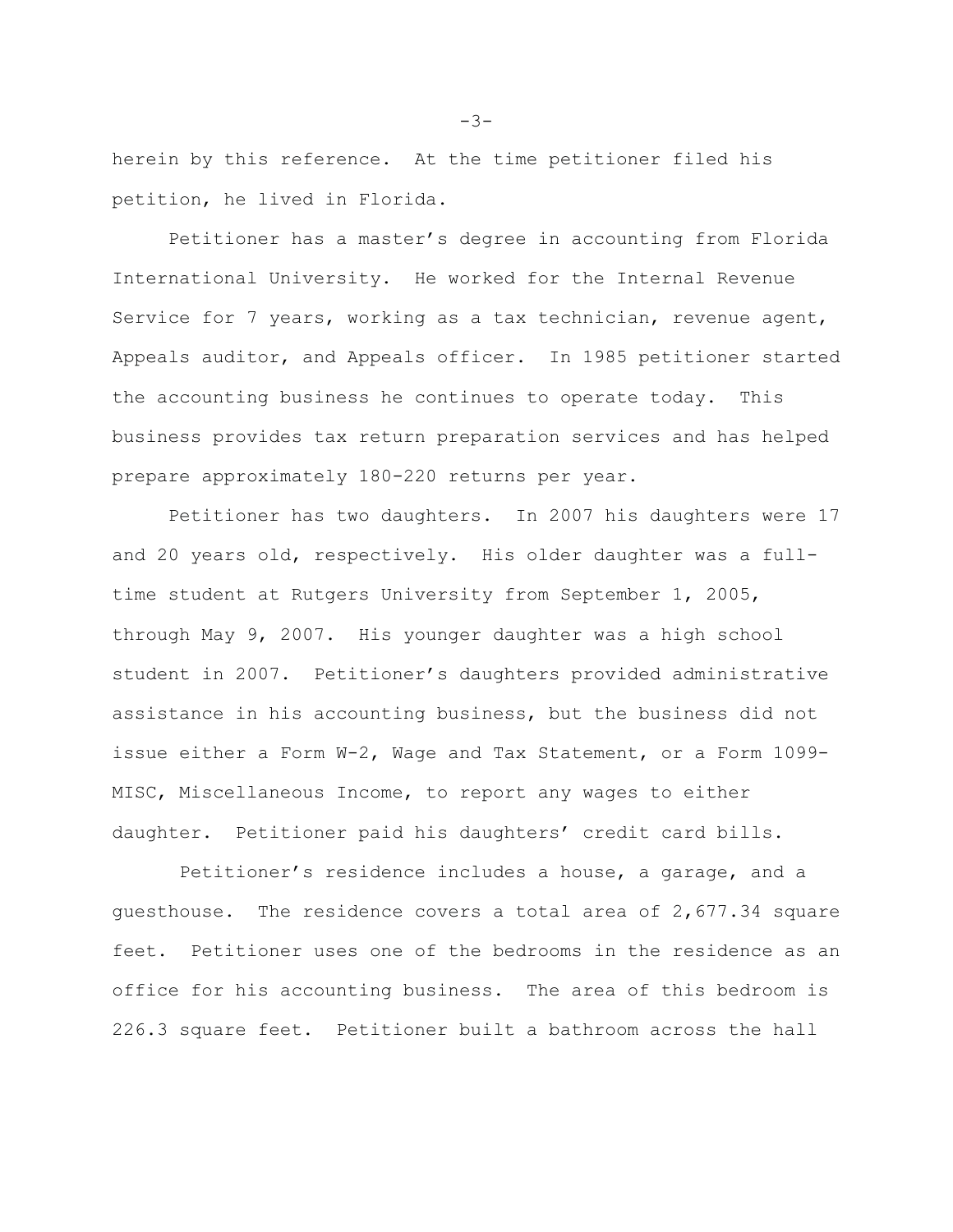from this bedroom for his clients' use. Family members and personal guests used this bathroom on occasion.

Petitioner timely filed his 2007 Form 1040, U.S. Individual Income Tax Return. On Schedule C of his return he claimed deductions of \$9,019 and \$18,000 for expenses related to the business use of his residence and for wages paid to his daughters, respectively.<sup>3</sup> On May 11, 2009, respondent issued a notice of deficiency, denying petitioner's claimed deductions for the business use of his residence and for wages paid to his daughters. Petitioner timely filed his petition with this Court on August 10, 2009.

#### OPINION

# I. General Requirements

Deductions are a matter of legislative grace, and the taxpayer must prove he is entitled to the deductions claimed. Rule 142(a); New Colonial Ice Co. v. Helvering, 292 U.S. 435, 440 (1934). Section 162(a) provides that "There shall be allowed as a deduction all the ordinary and necessary expenses paid or incurred during the taxable year in carrying on any trade or business". Taxpayers are required to maintain records sufficient

 $-4-$ 

<sup>3</sup>Petitioner offset his business income by the amounts paid to his daughters, which he reported as cost of goods sold on his return. These amounts do not reflect the cost of goods sold of petitioner's business. Rather, amounts paid to his daughters are expenses for wages on Schedule C and, therefore, we have recategorized them as such.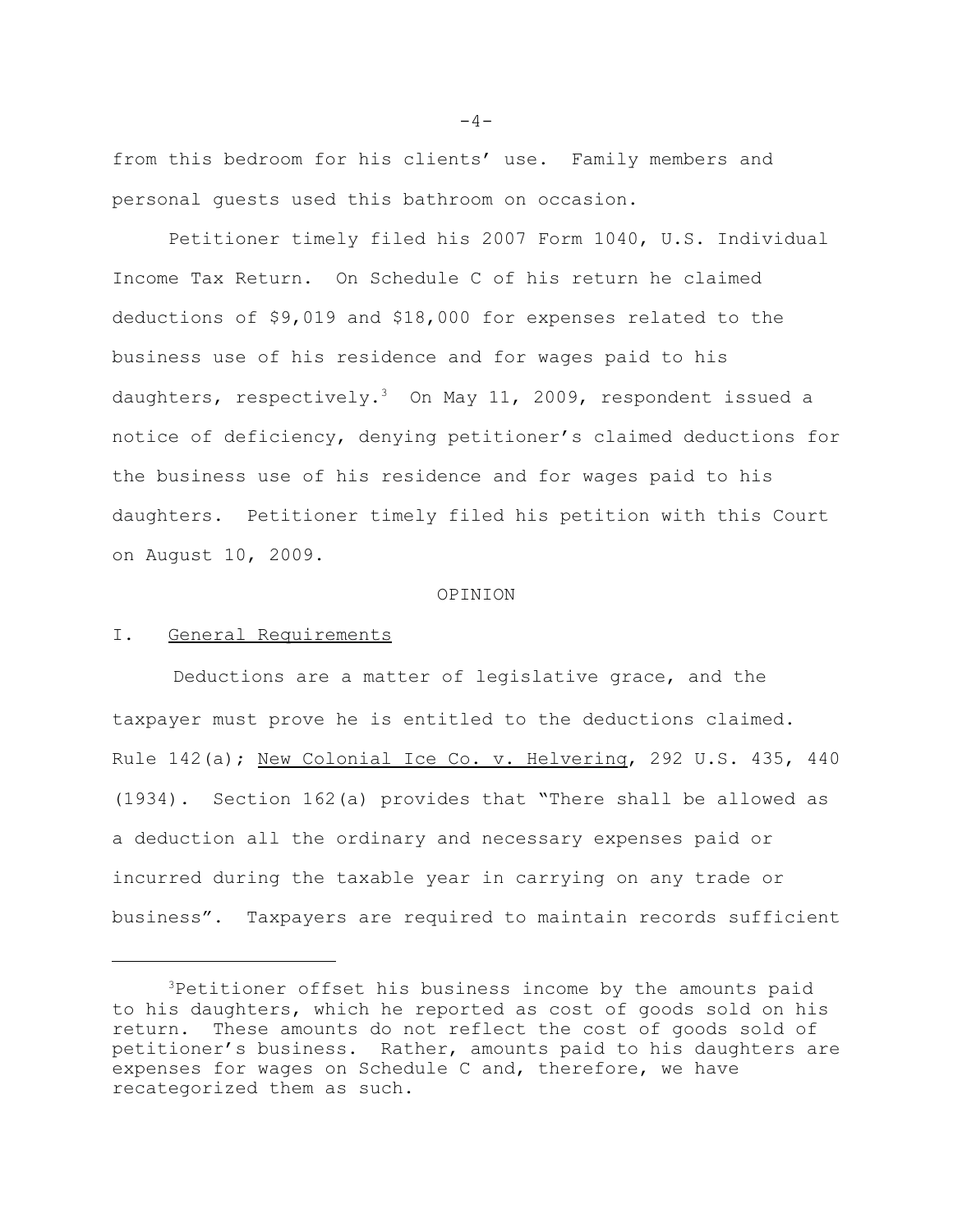to establish the amounts of allowable deductions and to enable the Commissioner to determine the correct tax liability. Sec. 6001; Shea v. Commissioner, 112 T.C. 183, 186 (1999).

If a factual basis exists to do so, the Court may in some circumstances approximate an allowable expense, bearing heavily against the taxpayer who failed to maintain adequate records. Cohan v. Commissioner, 39 F.2d 540, 543-544 (2d Cir. 1930); see sec. 1.274-5T(a), Temporary Income Tax Regs., 50 Fed. Reg. 46014 (Nov. 6, 1985). However, in order for the Court to estimate the amount of an expense, the Court must have some basis upon which an estimate may be made. Vanicek v. Commissioner, 85 T.C. 731, 742-743 (1985). Without such a basis, any allowance would amount to unguided largesse. Williams v. United States, 245 F.2d 559, 560-561 (5th Cir. 1957).

## II. Business Use of Personal Residence

In addition to the requirements discussed above, section 280A(a) provides the general rule that deductions with respect to the use of the taxpayer's residence are not allowable unless an exception applies. The exceptions are found in section  $280A(c)$ , which provides in relevant part:

SEC. 280A(c). Exceptions for Certain Business or Rental Use; Limitation on Deductions for Such Use.--

(1) Certain business use.--Subsection (a) shall not apply to any item to the extent such item is allocable to a portion of the dwelling unit which is exclusively used on a regular basis--

 $-5-$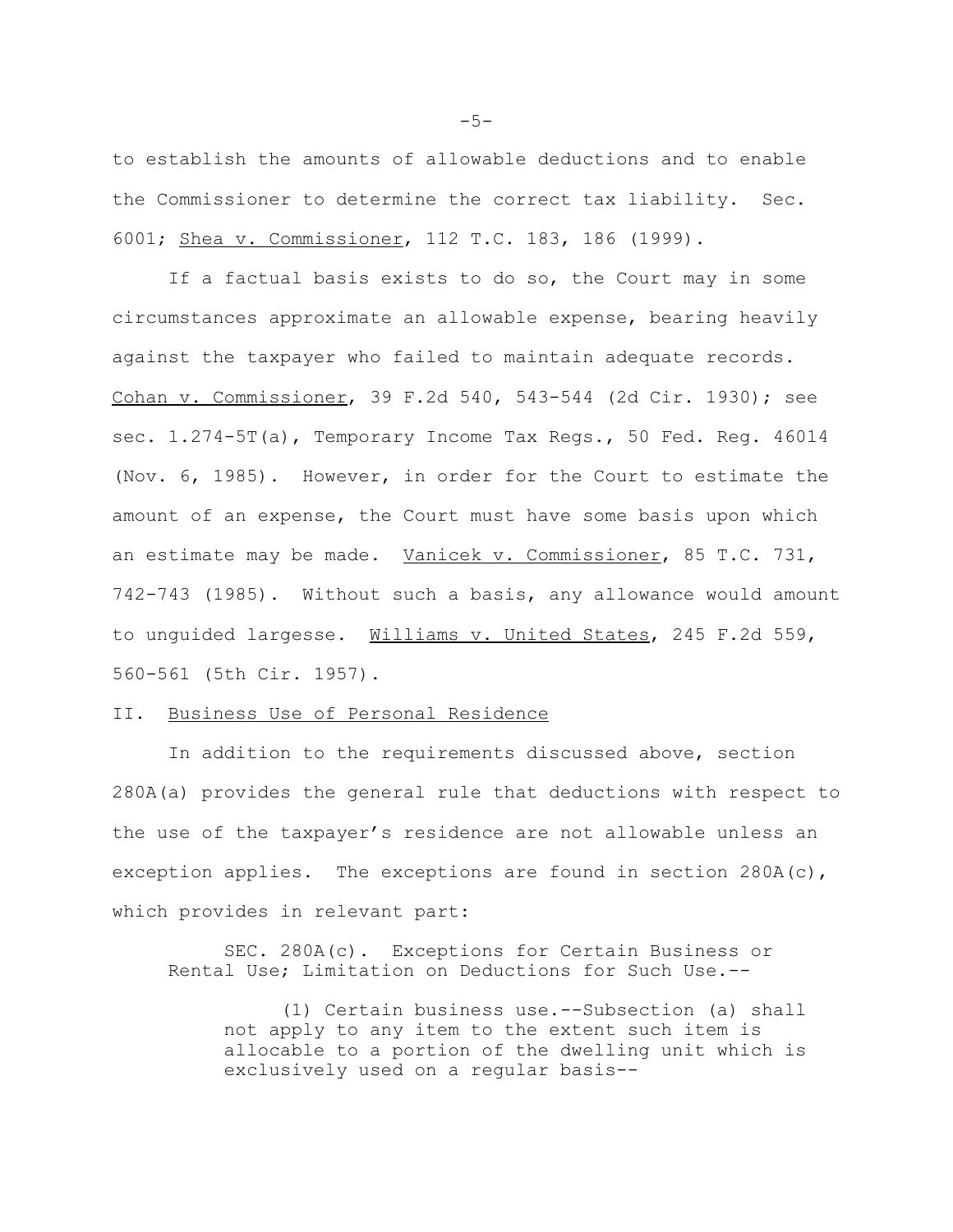(A) as the principal place of business for any trade or business of the taxpayer,

(B) as a place of business which is used by patients, clients, or customers in meeting or dealing with the taxpayer in the normal course of his trade or business \* \* \*

Because there are business and personal motives for the expenses related to petitioner's residence, we must determine what portion of the residence was used regularly and exclusively for petitioner's business. See Intl. Trading Co. v. Commissioner, 275 F.2d 578, 584-587 (7th Cir. 1960), affg. T.C. Memo. 1958-104; Deihl v. Commissioner, T.C. Memo. 2005-287. Combined personal and business use of a section of the residence precludes deductibility. See generally Sam Goldberger, Inc. v. Commissioner, 88 T.C. 1532, 1557 (1987).

Petitioner used one of the bedrooms of his residence exclusively as his office for his accounting business. Petitioner argued that he also used the hallway and the bathroom adjacent to this bedroom exclusively for his accounting business. Petitioner testified, however, that his children and other personal guests occasionally used the bathroom. Accordingly, the hallway and the bathroom were not used exclusively for business purposes.

The area of the bedroom petitioner used for his accounting business is 226.30 square feet. The total area of petitioner's residence is 2,677.34 square feet. As 226.30/2,677.34 represents

 $-6-$